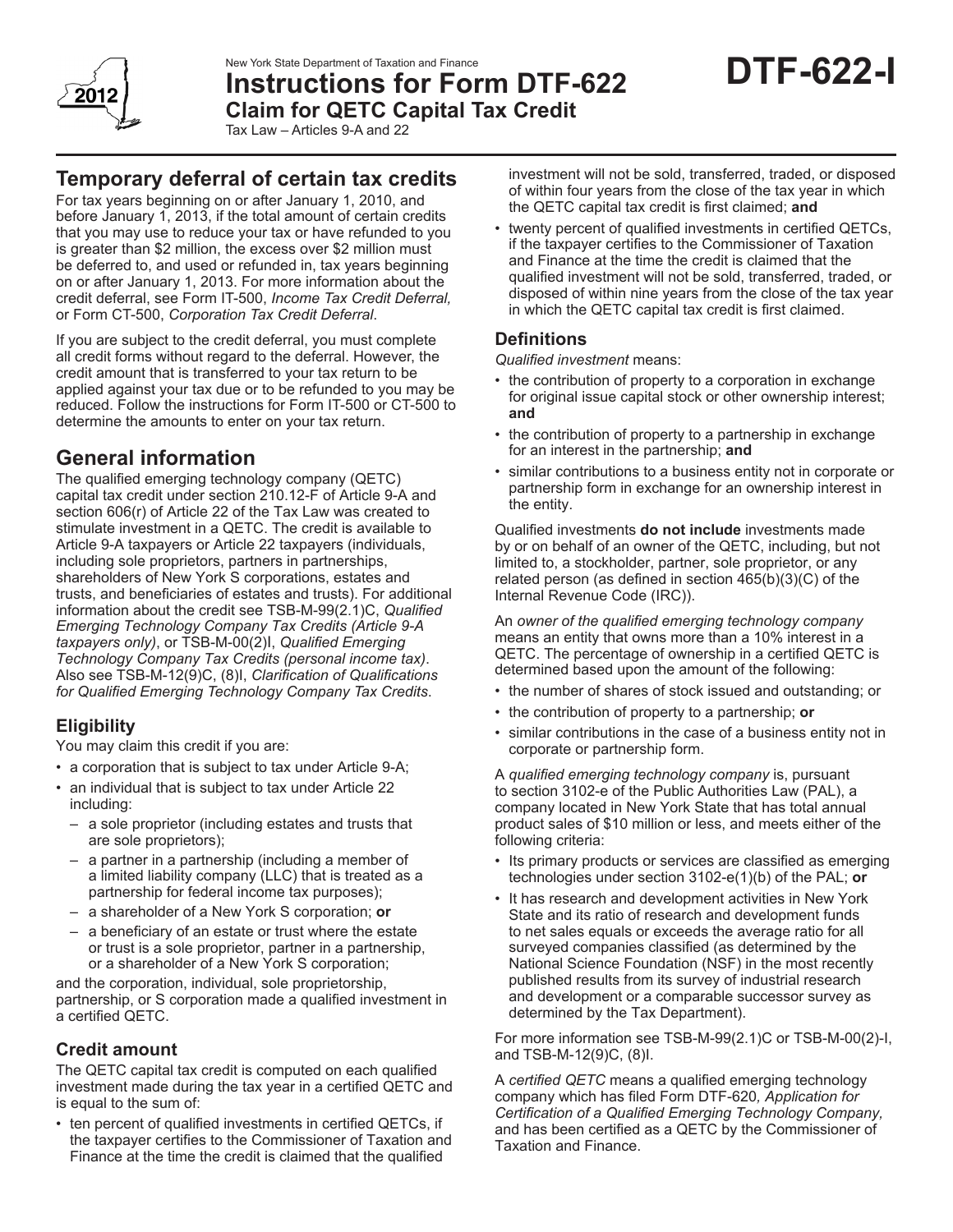### **Credit limitations**

Sections 210.12-F and 606(r) impose the following three limitations on the QETC capital tax credit:

- The credit and any carryover of the credit may not reduce the tax imposed by Article 9-A to less than the higher of the tax on minimum taxable income base or the fixed dollar minimum (computed before the addition of the MTA surcharge and without regard to any credits); and the credit may not exceed the tax due under Article 22.
- The total amount of credit allowable to a taxpayer for all years may not exceed \$150,000 for a credit computed at the rate of 10% of qualified investments, and \$300,000 for a credit computed at the rate of 20% of qualified investments.
- The credit and any carryover of the credit may not exceed 50% of the tax imposed by section 209 of Article 9-A and section 601 of Article 22 without regard to any credit.

This credit is not refundable. However, any amount of credit or carryover of credit not deductible in the current tax year may be carried over and deducted from the tax in succeeding tax years.

## **Recapture of credit**

If a taxpayer sells, transfers, or otherwise disposes of corporate stock, a partnership interest, or other ownership interest arising from the making of a qualified investment, or if an investment is recovered by the taxpayer that was the basis for the allowance of the QETC capital tax credit, and the disposal or recovery occurs during the tax year or within 48 months (for a credit at the rate of 10% of qualified investments), or 108 months (for a credit at the rate of 20% of qualified investments) from the close of the tax year when the credit was allowed, the taxpayer must add back to the tax in the tax year of the disposition or recovery, the required portion of the credit originally allowed. For more information, see Schedule C instructions.

**Combined filers** – A taxpayer filing as a member of a combined group is allowed to claim the credit. The credit is computed on a separate basis in Schedule A, Part 1 and Part 2**,** and applied against the combined tax.

## **Line instructions**

See the instructions for your tax return for the *Privacy notification* or if you need help contacting the Tax Department.

**Individuals (including sole proprietors) and fiduciaries:** Complete Schedule A, Schedule B, and Schedule D. If applicable, also complete Schedule C.

**New York S corporations and partnerships:** Complete Schedule A. Transfer the total of lines 3 and 6 (and, if applicable, line A) as follows:

- **• New York S corporations:** Enter the total on Form CT-34-SH and provide your shareholders with their pro rata share of this amount.
- **• Partnerships:** Enter the total and code *622* on Form IT-204, line 147, and provide the partners with their pro rata share of this amount.
- **Tiered partnerships:** Complete line A only. If you are also claiming a credit on line 3 or line 6, see the *New York S corporations and partnerships* instructions. If you are **not**

claiming a credit on line 3 or line 6, enter the line A amount and code *622* on Form IT-204, line 147.

If you have a recapture of the QETC capital tax credit, complete Schedule C and transfer the amount on line 22 as follows:

- **• New York S corporations:** Enter the line 22 amount on Form CT-34-SH and provide your shareholders with their pro rata share of the recapture.
- **• Partnerships:** Enter the line 22 amount and code *622* on Form IT-204, line 148, and provide the partners with their pro rata share of the recapture.

**A married couple in a business enterprise that made an IRC 761(f) election to file two federal Schedule C forms instead of a partnership return:** If you file jointly, compute your credit amount as if you were filing one federal Schedule C for the business (enter the total of all applicable amounts from both federal Schedule C forms). Complete Schedule A, Schedule B, and Schedule D. If applicable, also complete Schedule C.

**Partners (including corporate partners), shareholders of New York S corporations, and beneficiaries of estates and trusts:** Complete line A, Schedule B, and Schedule D.

**Corporations:** Complete Schedule A, Schedule B, and Schedule D. If applicable, also complete Schedule C.

**Note:** If more than one of the above applies to you, complete all appropriate schedules on one Form DTF-622.

#### **Line A**

If you are claiming a credit from more than one partnership, New York S corporation, or trust, combine all amounts on Line A and submit a list showing a breakdown of the amounts and the name and identification number of each entity.

## **Schedule A – Computation of credit**

#### **Part 1 – Computation of credit for qualified investments to be held four years**

#### **Line 3**

**Fiduciaries:** Provide the beneficiaries with their proportionate share of the credit. The proportionate share of the credit should be based on the division of each beneficiary's share of the income from the estate or trust.

#### **Part 2 – Computation of credit for qualified investments to be held nine years**

#### **Line 6**

**Fiduciaries:** Provide the beneficiaries with their proportionate share of the credit. The proportionate share of the credit should be based on the division of each beneficiary's share of the income from the estate or trust.

#### **Schedule B – Limitations of QETC capital tax credit**

#### **Part 1 – Fifty percent limitation**

**Line 7 –** Article 9-A taxpayers: enter the tax due before credits from Form CT-3 or Form CT-3-A.

Article 22 taxpayers: if you file Form IT‑201, enter the total of your tax from line 39 **and** Form IT-230-I, Worksheet A, line 1, reduced by any resident credit and accumulation distribution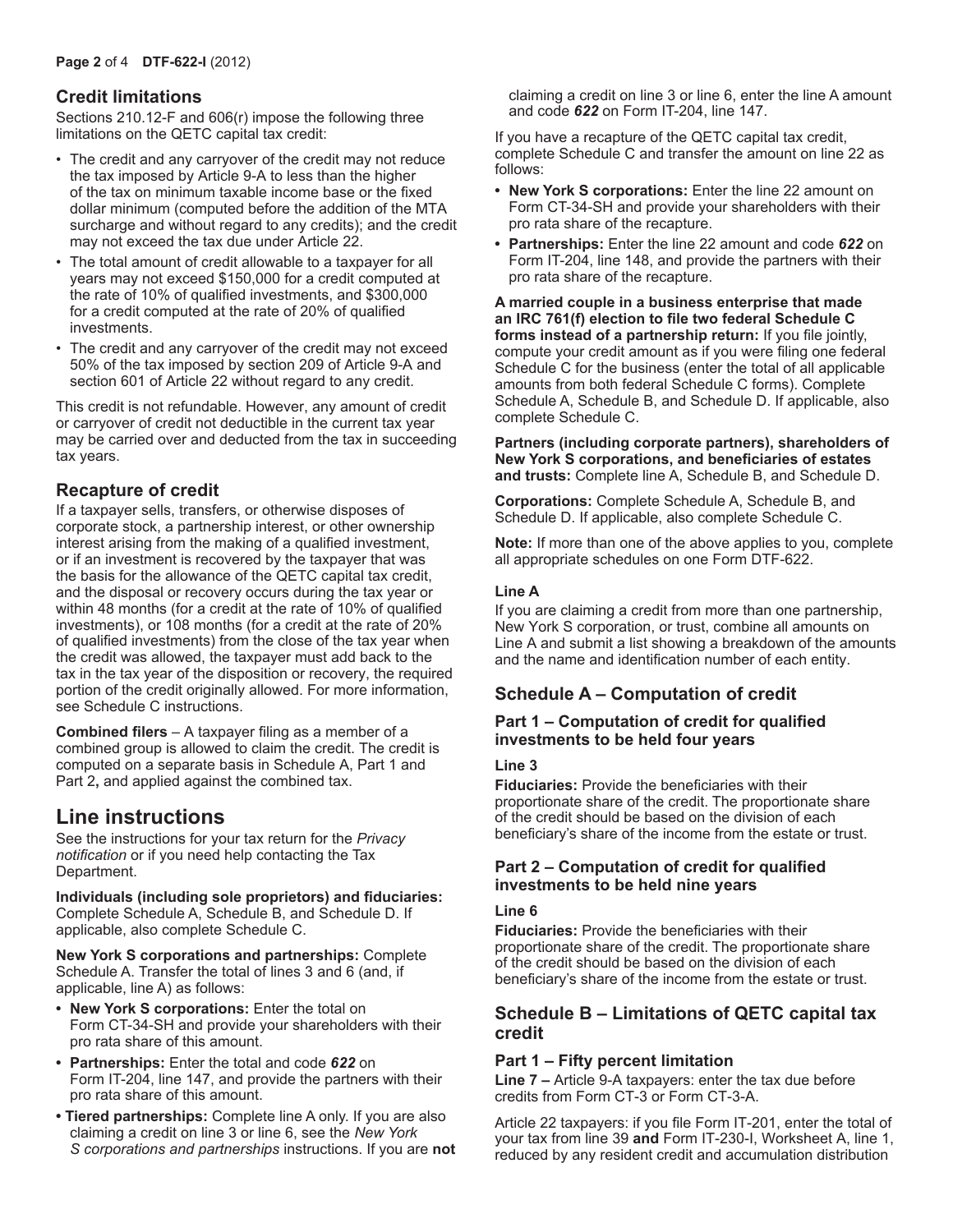credit. If you file Form IT‑203, enter the total of your tax from line 46 **and** Form IT‑203‑ATT, line 18, reduced by any resident credit and accumulation distribution credit. Resident filers of Form IT‑205, enter the tax from line 8, reduced by any resident credit or accumulation distribution credit. Nonresident or part-year resident filers of Form IT‑205, enter the tax from line 9, reduced by any resident credit or accumulation distribution credit.

#### **Part 2 – \$150,000/\$300,000 limitation**

**Line 10 –** Article 22 taxpayers: the total amount of credit allowable to a taxpayer for all years may not exceed \$150,000 for a credit computed at the rate of 10% of qualified investments, and \$300,000 for a credit computed at the rate of 20% of qualified investments. However, if a married couple is required to file separate New York State returns, the \$150,000 limitation is reduced to \$75,000 and the \$300,000 limitation is reduced to \$150,000, unless the taxpayer's spouse has no credit allowable for the tax year which ends with or within the taxpayer's tax year.

In the case of an estate or trust, the \$150,000 limitation and \$300,000 limitation of the credit is reduced to an amount which bears the same ratio to \$150,000 and an amount which bears the same ratio to \$300,000 as the portion of the income of the estate or trust that is not allocated to beneficiaries bears to the total income of the estate or trust.

**Line 12 –** Subtract line 11 from line 9, or, if it applies, from line 10. The result represents the amount of credit that may still be claimed in each category.

#### **Line 13**

**Column A –** Add the amount on line A attributable to qualified investments to be held 4 years, if any, to the amount on line 3. Enter the smaller of this total or the line 12, column A amount on line 13, column A.

**Column B –** Add the amount on line A attributable to qualified investments to be held 9 years, if any, to the amount on line 6. Enter the smaller of this total or the line 12, column B amount on line 13, column B.

#### **Part 3 – Credit limitation**

#### **Line 15**

**Article 9-A filers:** Enter the tax from the appropriate form, plus any net recaptured credits:

- Form CT-3 Enter the amount from line 78.
- Form CT-3-A Enter the amount from line 77.

#### **Article 22 filers:**

- Form IT-201 Enter the tax from Form IT-201, line 39, plus any amount from Form IT-201-ATT, line 21.
- Form IT-203 Enter the tax from Form IT-203, line 46, plus any amount from Form IT-203-ATT, line 20.
- Form IT-205 Enter the tax from Form IT-205, line 8 (for residents) or line 9 (for nonresidents), **plus** any credits shown on line 1 of the *Addbacks worksheet*, in the instructions for Form IT-205, line 12.

**Line 16 –** Enter the total amount of any other credits used against the current year's tax. Certain credits must be applied before the QETC capital tax credit. Corporation tax filers, refer to your franchise tax return or Form CT-600, *Ordering of Corporation Tax Credits*, to determine the order of credits that apply.

If you are included in a combined return, include any amount of tax credits being claimed by other members of the combined group, including the QETC Capital Tax Credit, that you wish to apply before your QETC Capital Tax Credit.

**Article 22 filers:** If you are applying any credits against the tax before this credit, enter those amounts here.

When applying credits, use the following rules:

- First apply any household credit.
- Next apply any credits that cannot be carried over or refunded.
- Then apply any credits that can be carried over for a limited duration.
- Then apply any credits that can be carried over for an unlimited duration.
- Apply refundable credits last.

#### **Line 18**

**Article 9-A filers:** Enter the amount from Form CT-3, line 81, or Form CT-3-A, line 80.

**Article 22 filers:** Enter *0*.

### **Schedule C – Recapture of credit**

#### **Part 1 – Recapture of credit for qualified investments to be held four years**

If a taxpayer sells, transfers, or otherwise disposes of corporate stock, a partnership interest, or other ownership interest arising from the making of a qualified investment, or if an investment is recovered by the taxpayer that was the basis for the allowance of the QETC capital tax credit, and the disposal or recovery occurs during the tax year or within 48 months from the close of the tax year when the credit was allowed, the taxpayer must add back to the tax in the tax year of the disposition or recovery, the required portion of the credit originally allowed.

**Column C –** For recapture purposes, the amount of the credit to be added back must be the portion of the credit attributable to the qualified investment disposed of, or the investment recovered, multiplied by the following percentage:

- 100%, if the disposition or recovery occurs within the tax year in which the credit is allowed, or within 12 months of the end of that tax year;
- 75%, if the disposition or recovery occurs more than 12 months, but not more than 24 months, after the end of the tax year in which the credit was allowed;
- 50%, if the disposition or recovery occurs more than 24 months, but not more than 36 months, after the end of the tax year in which the credit was allowed; or
- 25%, if the disposition or recovery occurs more than 36 months, but not more than 48 months, after the end of the tax year in which the credit was allowed.

#### **Part 2 – Recapture of credit for qualified investments to be held nine years**

If a taxpayer sells, transfers, or otherwise disposes of corporate stock, a partnership interest, or other ownership interest arising from the making of a qualified investment, or if an investment is recovered by the taxpayer that was the basis for the allowance of the QETC capital tax credit, and the disposal or recovery occurs during the tax year or within 108 months from the close of the tax year when the credit